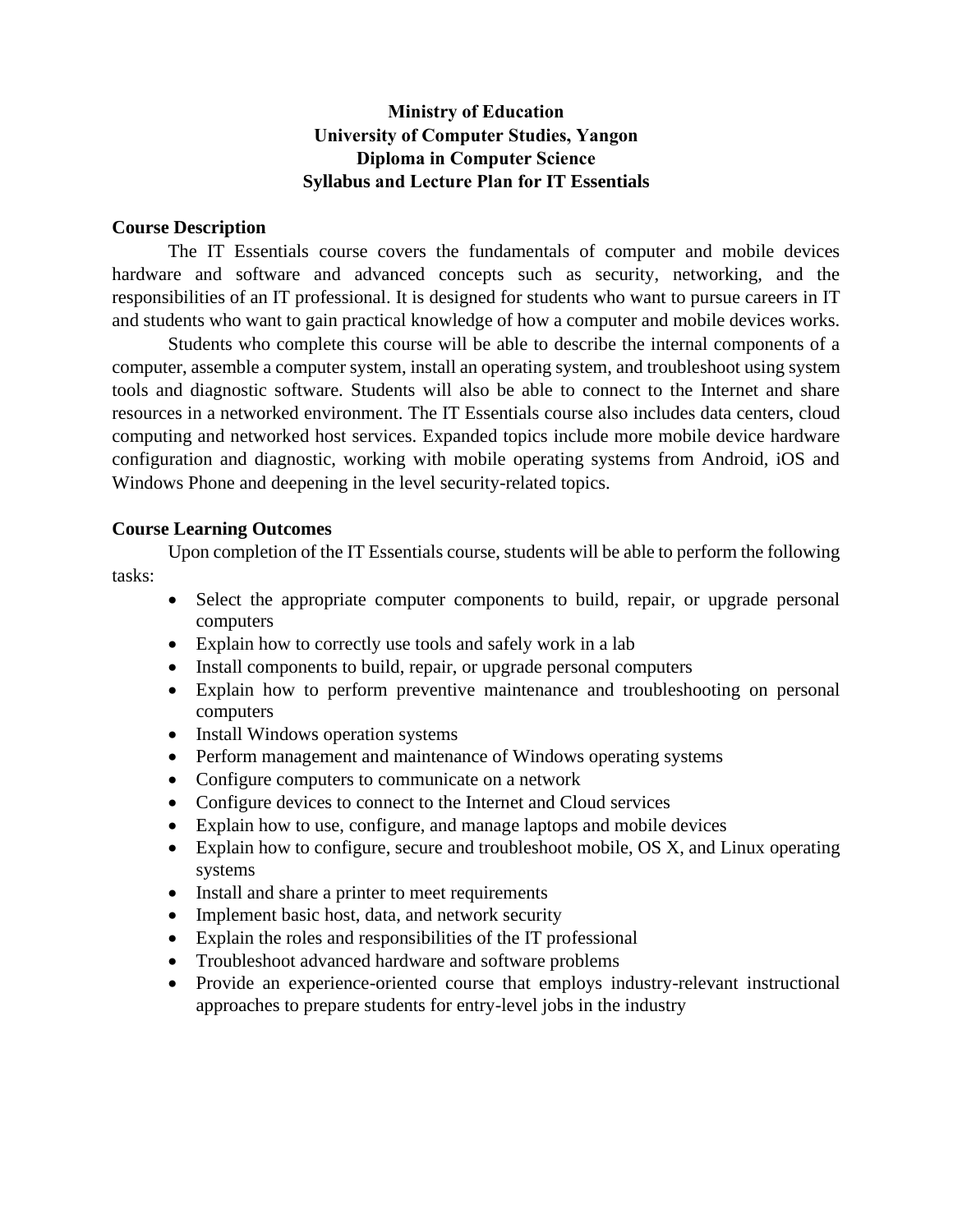## **Course Outline**

- 1. Introduction to the Personal Computer: Selecting the appropriate computer components to build, repair, or upgrade personal computers.
- 2. Lab Procedures and Tool Use: The purpose of safe working conditions and safe lab procedures.
- 3. Computer Assembly: Installation components to build, repair, or upgrade personal computers.
- 4. Preventive Maintenance and the Troubleshooting Process: Preventive maintenance and troubleshooting on personal computers.
- 5. Windows Installation: Iinstallation of Microsoft Windows operation systems.
- 6. Windows Configuration and Management: Configuration, management, maintenance, and troubleshooting of Microsoft Windows operating systems.
- 7. Network Concepts: The operation of networks.
- 8. Applied Networking: Configure devices to connect to LANs, the Internet, and Cloud services.
- 9. Laptops and Mobile Devices: Configure, repair, upgrade, maintain and troubleshoot laptops and mobile devices.
- 10. Mobile, Linux, and OS X Operating Systems: Configure, secure and troubleshoot mobile, Mac, and Linux operating systems.
- 11. Printers: Installing a printer to meet requirements.
- 12. Security: Implementing basic host, data, and network security.
- 13. The IT Professional: The roles and responsibilities of the IT professional.
- 14. Advanced Troubleshooting: Troubleshooting advanced hardware and software problems.

#### **Course Resources**

1. **Cisco Network Academy IT Essentials Netcad learning management system** (www.netacad.com)

Students will be provided with individual account access to the Cisco Netcad LMS. The complete curriculum for this course is available online for student use 24x7 through internet access.

#### **2. Cisco Packet Tracer**

Cisco Packet Tracer, an innovative network simulation and visualization tool, helps students practice networking configuration skills. Cisco Packet Tracer is available as a free download for IT Essentials students.

**3. FTP Server**

Students will have access to class materials from UCSY FTP server.

#### **4. UCSY Learning Management System**

All lab assignments will be posted on the UCSY Learning Management System site for this course. Students will submit all electronic copies of assignments in this site.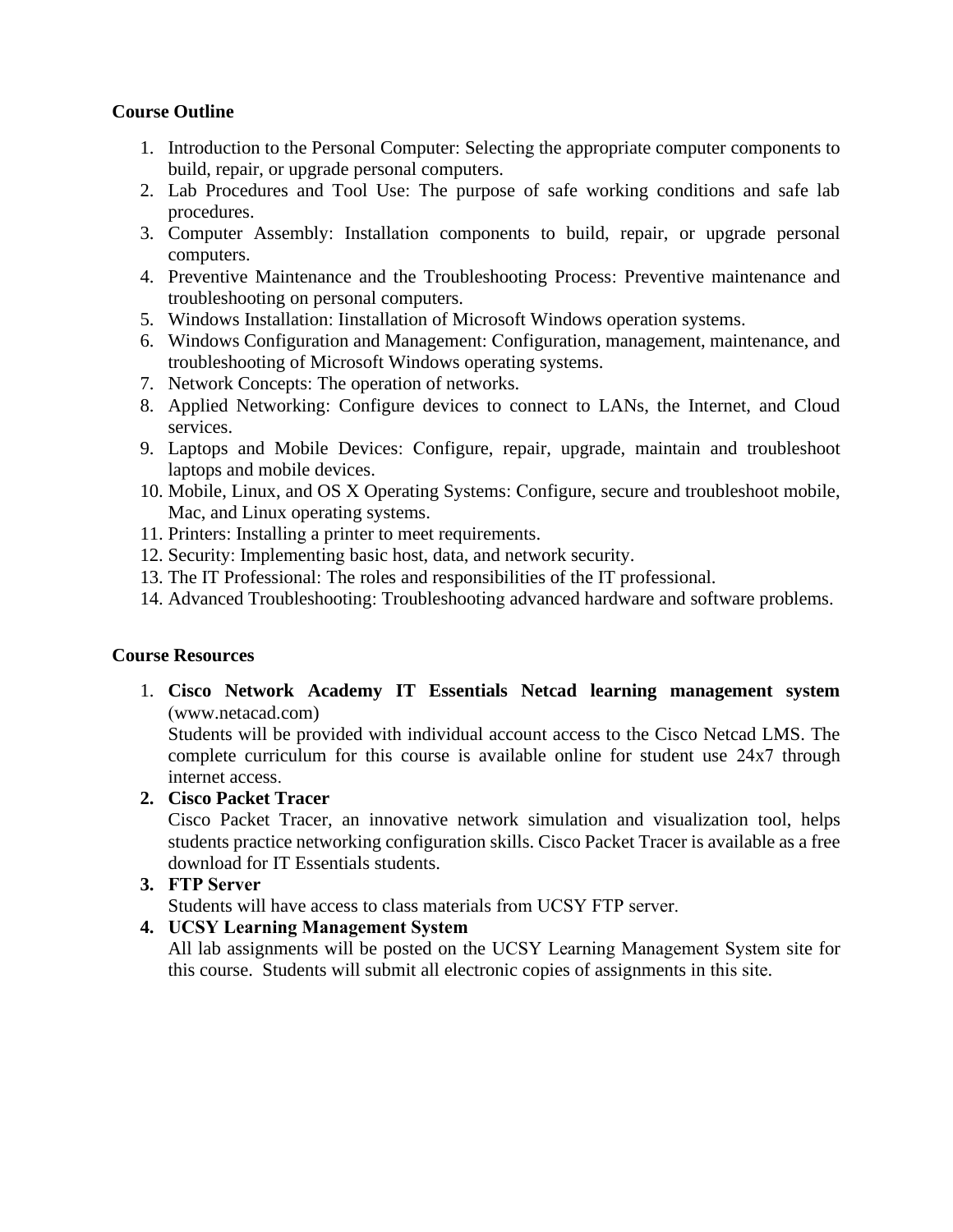#### **Assessments**

| <b>Class Participation</b> | 10% |
|----------------------------|-----|
| Quiz                       | 20% |
| Assignment                 | 20% |
| Final Exam                 | 50% |

## **Instructor**

Dr. Htar Htar Lwin htarhtarlwin@ucsy.edu.mm +959974145000 Facallity of Computer Systems and Technologies University of Computer Studies, Yangon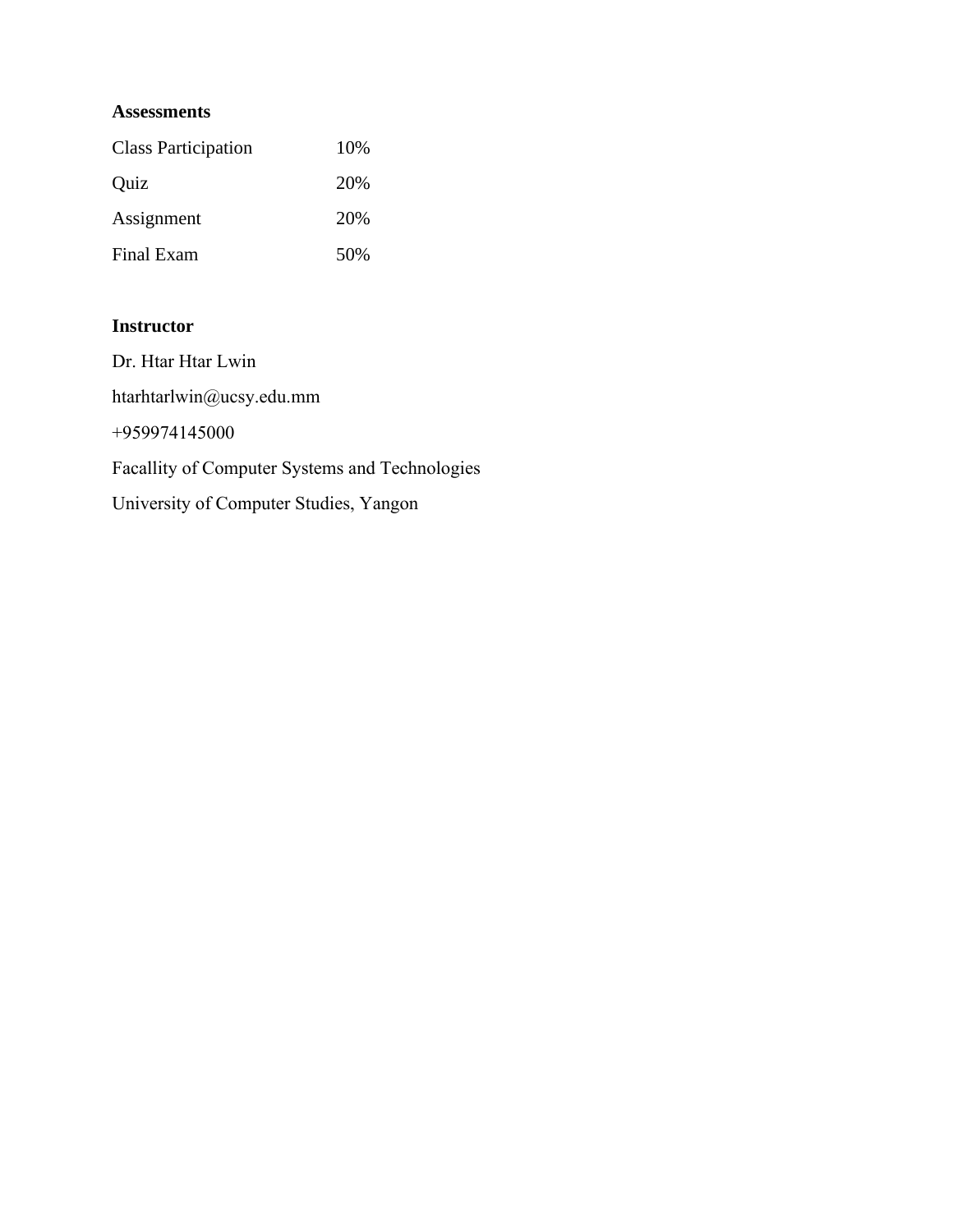# **Lecture Plan**

| Unit           | <b>Course Title</b>                                   | <b>Learning</b> | <b>Learning</b> | <b>Assessment</b> |
|----------------|-------------------------------------------------------|-----------------|-----------------|-------------------|
|                |                                                       | <b>Hours</b>    | <b>Strategy</b> |                   |
| $\mathbf{1}$   | Introduction to the Personal Computer                 | 4               | Lecture         | <b>Test</b>       |
|                | <b>Personal Computer Systems</b><br>$\bullet$         |                 | Practical       | Assignment        |
|                | <b>Computer Components</b><br>$\bullet$               |                 |                 |                   |
|                | <b>Configurations for Specialized</b>                 |                 |                 |                   |
|                | <b>Computer Systems</b>                               |                 |                 |                   |
| $\overline{2}$ | Lab Procedures and Tool Use                           | 3               | Lecture         | <b>Test</b>       |
|                | Safe Lab procedures                                   |                 | Practical       | Assignment        |
|                | Proper Use of Tools                                   |                 |                 |                   |
| 3              | <b>Computer Assembly</b>                              | 8               | Lecture         | <b>Test</b>       |
|                | Assemble the Computer                                 |                 | Practical       | Assignment        |
|                | Boot the Computer                                     |                 |                 |                   |
|                | Upgrade and Configure a Computer                      |                 |                 |                   |
| $\overline{4}$ | Overview of Preventive Maintenance and                | 3               | Lecture         | <b>Test</b>       |
|                | the Troubleshooting Process                           |                 |                 |                   |
|                | <b>Preventive Maintenance</b>                         |                 |                 |                   |
|                | <b>Troubleshooting Process</b>                        |                 |                 |                   |
| 5              | <b>Windows Installation</b>                           | 5               | Lecture         | <b>Test</b>       |
|                | <b>Modern Operating System</b>                        |                 | Practical       | Assignment        |
|                | <b>Operating System Installation</b>                  |                 |                 |                   |
| 6              | Windows Configuration & Management                    | 7               | Lecture         | <b>Test</b>       |
|                | The Windows GUI and Control                           |                 | Practical       | Assignment        |
|                | Panel                                                 |                 |                 |                   |
|                | <b>Client-Side Virtualization</b>                     |                 |                 |                   |
|                | <b>Common Preventive Maintenance</b>                  |                 |                 |                   |
|                | <b>Techniques for Operating Systems</b>               |                 |                 |                   |
|                | <b>Basic Troubleshooting Process for</b><br>$\bullet$ |                 |                 |                   |
|                | <b>Operating Systems</b>                              |                 |                 |                   |
| $\overline{7}$ | <b>Network Concepts</b>                               | 5               | Lecture         | <b>Test</b>       |
|                | Principles of Networking                              |                 | Practical       | Assignment        |
|                | <b>Networking Standards</b>                           |                 |                 |                   |
|                | Physical Components of a Network                      |                 |                 |                   |
|                | <b>Basic Networking Concepts and</b>                  |                 |                 |                   |
|                | Technologies                                          |                 |                 |                   |
| 8              | <b>Applied Networking</b>                             | 5               | Lecture         | <b>Test</b>       |
|                | <b>Computer to Network Connection</b>                 |                 | Practical       | Assignment        |
|                | <b>ISP</b> Connection Technologies                    |                 |                 |                   |
|                | <b>Internet Technologies</b><br>٠                     |                 |                 |                   |
|                | <b>Common Preventive Maintenance</b>                  |                 |                 |                   |
|                | <b>Techniques Used for Networks</b>                   |                 |                 |                   |
|                | <b>Basic Troubleshooting Process for</b>              |                 |                 |                   |
|                | <b>Networks</b>                                       |                 |                 |                   |
| 9              | Laptops & Mobile Devices                              | $\overline{4}$  | Lecture         | <b>Test</b>       |